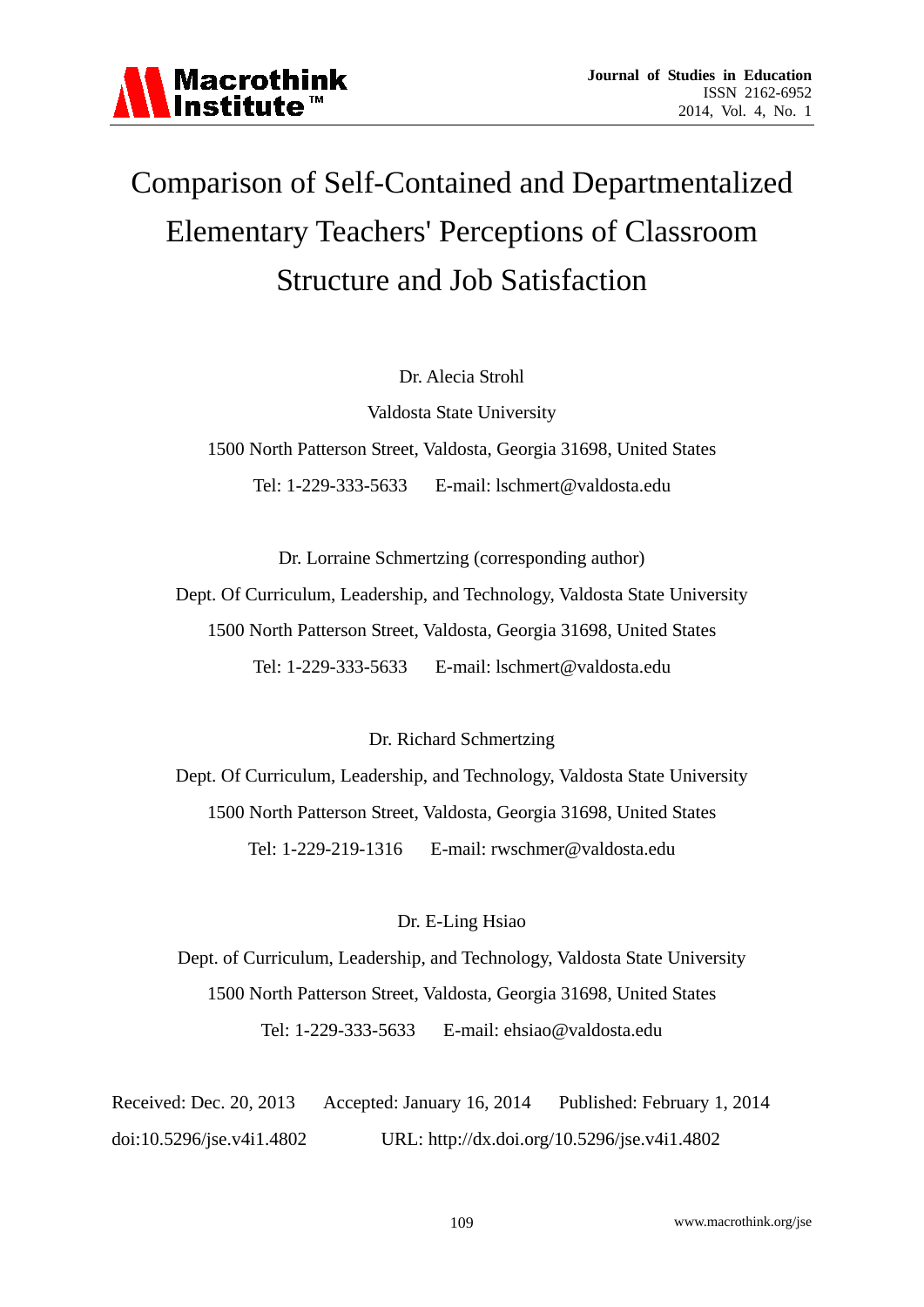

#### **Abstract**

Most elementary schools adhere to a self-contained format to deliver student instruction. This case study explored the implementation of a nontraditional format typically used in middle and high schools known as departmentalized instruction. Twelve of 29 first through third grade teachers were asked by their administration to implement departmentalized instruction for a trial year. This study compares levels of perceived stress and morale in relation to job satisfaction between the departmentalized teachers and self-contained teachers within the same school. This case study utilized focus group interviews as well as data collected from pre- and post-surveys comprised of Likert-scaled items and open-ended questions. The survey responses informed the study about various dimensions of teacher morale and job satisfaction and the focus groups informed the study about departmentalized teachers' own comparison between the two models of instruction. Consistent with related literature, findings revealed departmentalized teachers experienced higher morale, lighter workload, and increased overall job satisfaction in comparison to self-contained teachers in the same school. Further, in comparison to their prior self-contained teaching experiences, departmentalized teachers overwhelmingly preferred the new structure.

**Keywords**: Departmentalize, Teacher job satisfaction, Teacher morale, Elementary teachers, Case study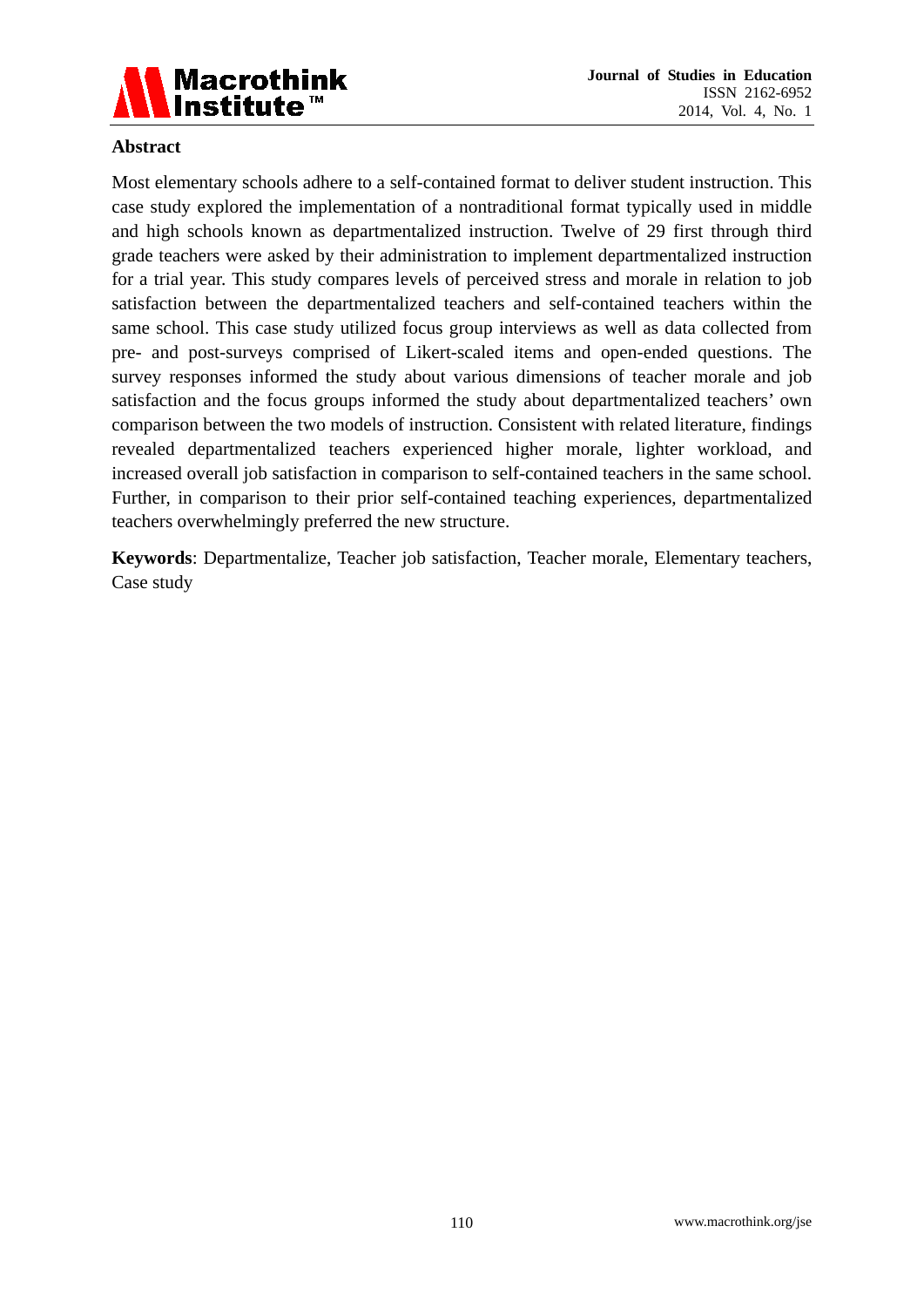

#### **1. Introduction**

Over time, various factors have increased teachers' workloads, including policy changes, funding cuts, and increased levels of accountability. One major effect of increased workloads is burnout, or, "negative responses to the mismatch between job requirements and perceived abilities" (Brown, 2012, p. 48). Teacher burnout may ultimately lead to teachers leaving the field (Chang, 2009, p. 194), which can have a negative impact on student achievement (Aud, Hussar, Kena, Bianco, Frolich, & Tahan, 2011). Major themes found in literature regarding teacher burnout were emotional exhaustion, depersonalization, and a sense of inefficacy (Chang, 2009). Effectively minimizing the trend of highly qualified teachers leaving the field due to burnout could ultimately improve student achievement, as Aud et al.'s report (2011) cited teacher experience as a student achievement indicator. On the elementary level, veering from a traditional classroom format is one way schools may tackle this dilemma. Implementing departmentalization can decrease factors of burnout, such as workload and emotional exhaustion, as teachers prepare for and teach fewer subject areas (Chan & Jarman, 2004). Chan and Jarman (2004) highlighted the likelihood of retaining highly qualified teachers as a result of this transition in structure.

Departmentalization is a type of team teaching in which teachers teach as specialists in one or more content areas (Delviscio & Muffs, 2007). Typically in elementary school classrooms, classroom organizational structure follows a self-contained format, which operates under the assumption that "an elementary school teacher is a Jack (or Jill)-of-all-trades that is equally strong in all areas of the curriculum" (Chan & Jarman, 2004, p. 70). Because of the inherent format of the structure, teachers in departmentalized settings prepare for fewer subject areas than self-contained teachers, giving them more time to invest in preparation in each subject they teach. Some school districts are beginning to departmentalize at the elementary school level to meet the demands of accountability measures by giving students this specialized form of instruction from teachers (Delviscio & Muffs, 2007).

The residual effects of specialized instruction were shown to result in improvement in student achievement rates (Bailey, 2010; Hood, 2009; Piechura-Couture et al., 2006; Wilkins, 2008). Though some compromise might be necessary within a school to accommodate each teacher's subject preferences, departmentalization does provide the opportunity for teachers to specialize in their favored subjects and offers benefits for the teachers who may have to compromise. For instance, Lowery (2002) found specialized instruction built teachers' confidence and competence. Teaching fewer subjects improved subject-area attitudes by allowing teachers to focus on standards and teach strategies in depth rather than spreading their time and talents over a wide range of subject areas. Wilkins (2008) found that teachers with more positive attitudes toward specific subject areas used more effective instruction methods in those areas. While Lowery's (2002) study showed an improvement in attitudes and teaching abilities through specialized instruction, Wilkins (2008) showed teachers used more effective teaching methods in subject areas toward which they had more positive attitudes. Thus, these studies support the assertion that even if teachers are assigned to teach the subjects they least favor, research shows their attitudes toward those subjects could increase regardless.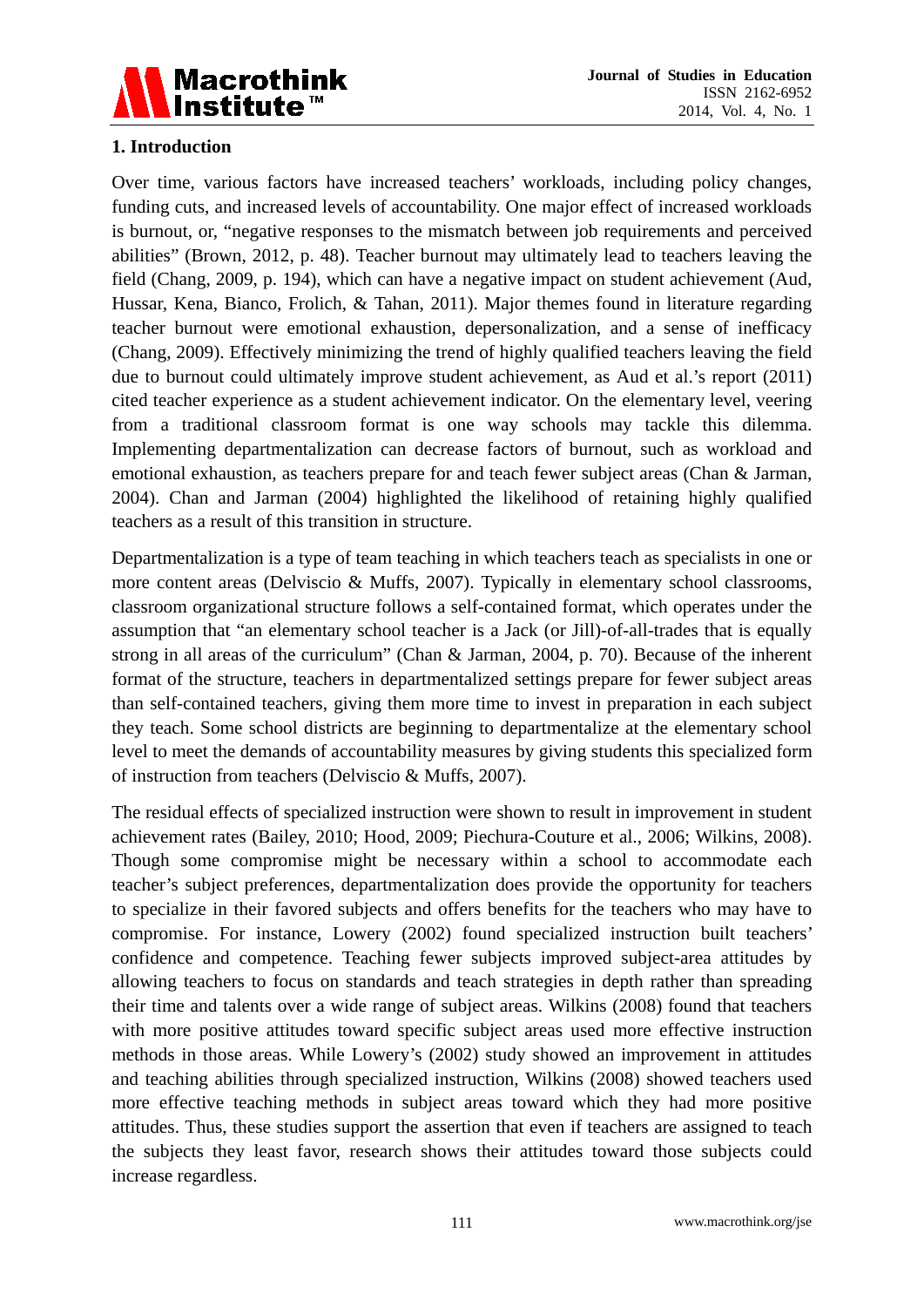# Macrothink<br>Institute™

If such a format could potentially increase teacher job satisfaction by reducing burnout and more importantly, positively impact student achievement, why are the majority of elementary school classrooms still self-contained (Chan & Jarman, 2004; Chang, 2008; Hood, 2009)? Although self-contained classrooms are the status quo for elementary schools, little research is available on the effectiveness of the structure, making the acquisition of stakeholder support difficult. Compared to changes in lunch schedules or time allotted for recess, a shift to departmentalization is a major change within an elementary school. Major changes require (a) sufficient time to be implemented, (b) commitment from stakeholders, (c) adequate resources, and (d) all involved to fully understand its purpose, implications, and implementation (Hope, 2002). With a constant stream of required policy from federal, state, and local levels, administrators may not welcome the idea of implementing another whole-school initiative like departmentalized teaching. One way to integrate such a change is by implementing through a pilot group of teachers before committing to a whole-school shift. Chan and Jarman (2004) suggested introducing departmentalization into the school by piloting the change with only the students whose parents request participation (p. 70). Piloting such a substantial change allows stakeholders to test its full-scale feasibility, identify potential problems, plan for logistical efficiency, and collect data to support the change (van Teijlingen & Hundley, 2001).

Only minimal research on the direct effects of departmentalization exists, and synthesized from that research, is an even more scant amount of evidence of its residual effects. Multiple researchers call for further studies on this topic, as most administrators do not view departmentalization as a viable option without supporting evidence (Delviscio & Muffs, 2007; McGrath, 2004). In an attempt to counter the problem of this sparse research base, this study thoroughly examined multiple aspects of one elementary school's experience with departmentalized instruction. This elementary school in rural Georgia implemented departmentalization through a pilot group of teachers for one year to determine its effects on them and their students. Besides predicting its feasibility for school-wide implementation, the central goal for piloting the format was to determine its impact on a portion of students and teachers before committing completely to the change. This study aimed to compare levels of morale between the departmentalized teachers and their non-departmentalized coworkers. It also explored their perceptions of job satisfaction as it related to instructional models.

#### **2. Literature Review**

High teacher turnover due to burnout can be reversed by decreasing teacher workload and increasing job satisfaction (Bridges & Searle, 2011; Timms, Graham, & Cottrell, 2007). In a typical elementary school with self-contained classrooms, these two monumental tasks could be tackled by implementing a system with significant direct and residual effects in those areas. Departmentalization is one option that would directly affect workload by decreasing the number of subjects taught by each teacher and indirectly affect job satisfaction by increasing efficacy; ultimately improving student achievement (Ryan & Deci, 2002; Wilkins, 2010).

Chan and Jarman (2004) pointed out several qualities of departmentalization, such as the ways in which it helps students assimilate to middle school formats, creates grade-level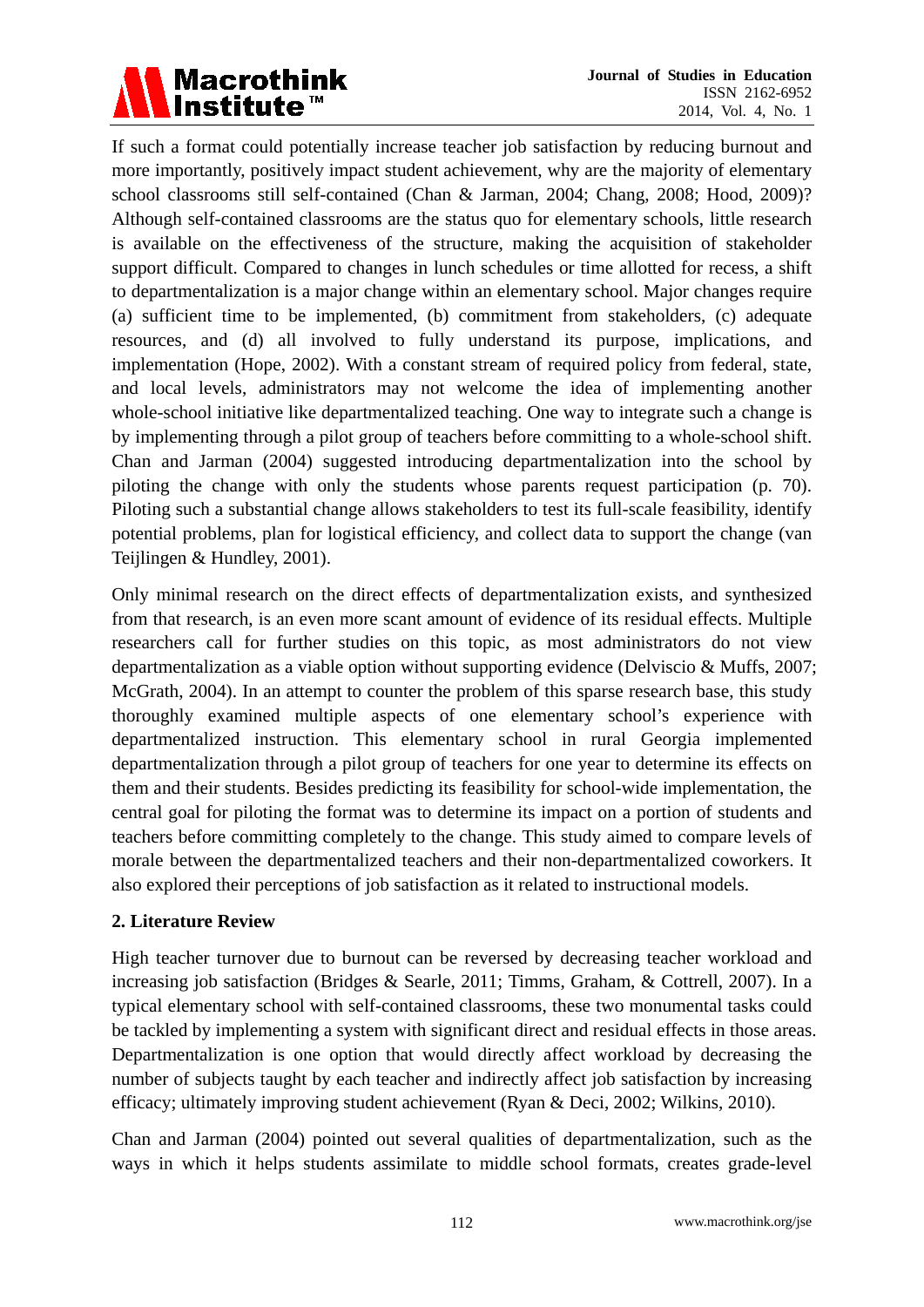## Macrothink<br>|Institute™

instructional teams, and promotes teacher retention. Teacher retention was shown to have significant positive impacts on student achievement (Barmby, 2006; Vanderhaar, Mu, & Rodosky, 2006). Vanderhaar et al. (2006) found teachers' average years of teaching, along with student poverty level and previous testing achievement, were the best indicators of student achievement. To keep teachers in the field longer and increase their average years of experience, school officials should advocate practices that prevent teacher burnout.

#### *2.1 Teacher Workload*

Bridges and Searle (2011) investigated teacher perceptions of workload. Based on their study, the authors found teachers' workloads significantly increased over the last 20 years, as well as hours per week worked; only about half of the respondents at the time of the study believed their current workload was sustainable. Through their qualitative study, Bridges and Searle (2011) revealed how workload affected teachers, potentially causing burnout or health issues. Departmentalized teachers plan for fewer subjects than self-contained teachers, decreasing the amount of time spent preparing and completing other non-teaching tasks, which was shown to decrease stress and increase job satisfaction (Perrachione, Rosser, & Peterson, 2008; Timms et al., 2007). This idea was explored by Perrachione et al. (2008) when they sought to identify the variables relating to teacher job satisfaction and retention. The authors discovered teachers who reported being more satisfied with their jobs were more likely to continue in their profession. Also, they revealed that teachers did not find satisfaction with work-related duties, which suggested teachers' satisfaction was associated with the "teaching" aspect of their jobs. Perrachione et al. (2008) concluded their findings suggest that reducing the obstacles to teaching "would increase teachers' job satisfaction, while amplification in obstacles and barriers would decrease teachers' satisfaction with their position" (p. 30). This reiterates that obstacles in teaching, such as paperwork requirements and the amount of planning and preparation required, can lead to job dissatisfaction, and potentially, teachers leaving the profession. Departmentalized teachers plan and prepare for fewer subjects, resulting in fewer obstacles and barriers and increasing job satisfaction.

As discussed, increasing workload, or maintaining a large workload are factors that have been shown to cause or increase stress in teachers. Timms et al. (2007) who investigated teachers' workload stated, "respondents found that workload constituted the major source of dissatisfaction with their work environment" (p. 577). Based on this study, the authors showed that teacher workload continued to increase for teachers, which amplified burnout factors like exhaustion and disengagement. These results highlight how teachers' immense workload can negatively affect their morale and stress levels, which can lead to burnout. Stress levels have been shown to affect teachers' ability to be affective, despite preparation. For instance, MacNeil, Prater, and Busch's (2009) study involving the impact of organizational health on student achievement revealed that high levels of stress were shown to negatively impact teachers' ability to be responsive and effective. Further, their study revealed the most influential factor found to impact organizational health was adaptation, which according to the instrument used, is the ability to tolerate stress and maintain stability while being responsive to the demands of the external environment. The structure of departmentalization alleviates a portion of teachers' workload, which may positively affect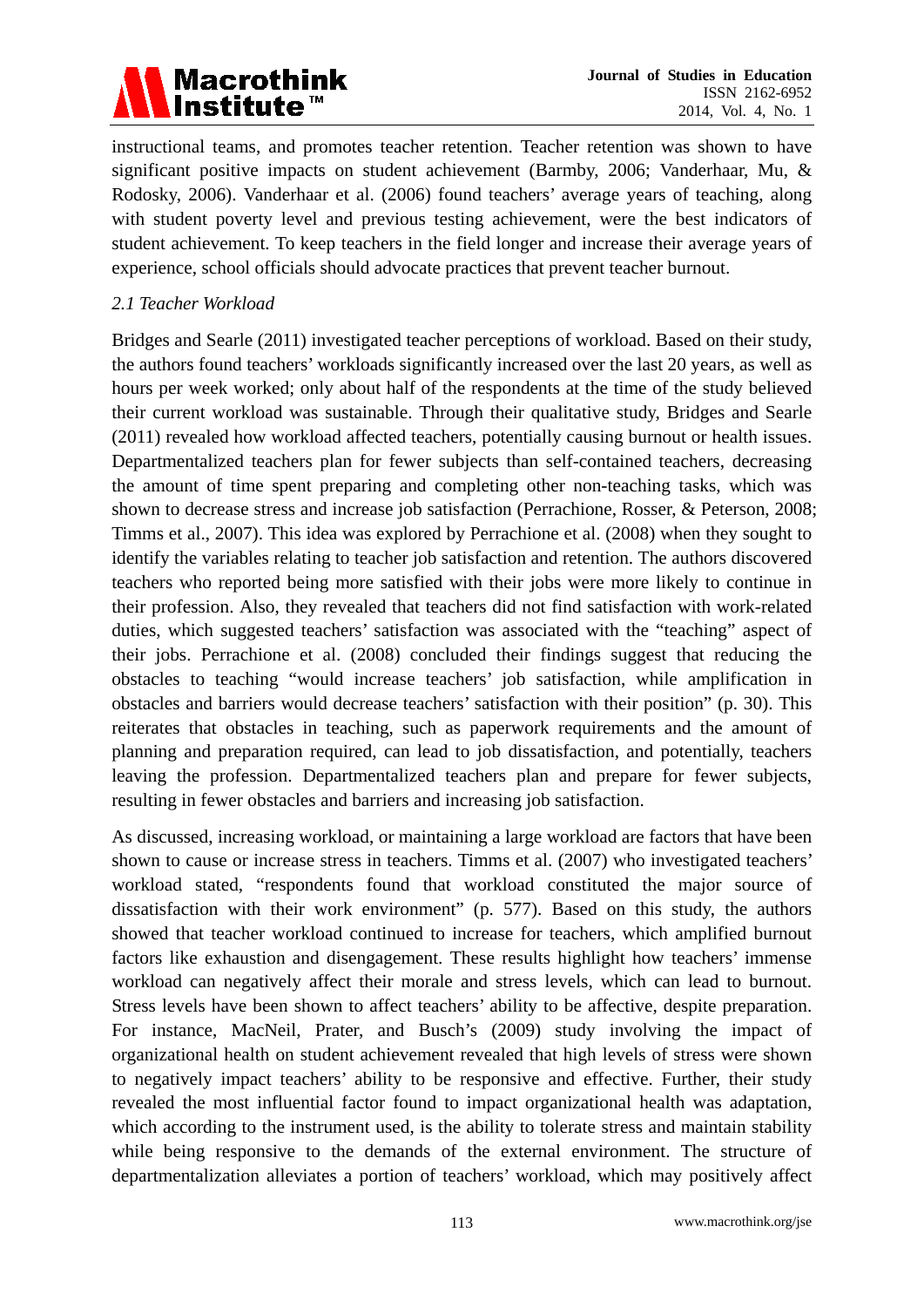### **Macrothink** Institute™

stress levels, allowing teachers to more effectively meet the needs of their students. Another study that considered teacher effectiveness in relation to stress was performed by Fantuzzo, Perlman, Sproul, Minney, Perry, and Li (2012). They studied teacher experiences and discovered that teachers with higher levels of stress spent less time teaching than those with less stress. To support their argument, they reported, "teachers experiencing higher levels of stress spent less time teaching literacy and numeracy and interacting with parents, whereas teachers experiencing higher levels of efficacy spent increased time teaching both cognitive skills and social-emotional skills and communicating with parents" (p. 194).

#### *2.2 Stress Levels*

Teacher workload indirectly influences student achievement by triggering stress, which ultimately affects teacher impact (Klassen, 2010; MacNeil et al., 2009; Timms et al., 2007). Other factors have been shown through various studies to negatively impact teachers by increasing stress levels also; however, the format of departmentalized instruction alleviates many stressors experienced by most traditional self-contained teachers. For example, Sass, Seal, and Martin (2011) conducted a study to determine impacts of stress levels on teacher retention rates and found student behavior had a significant impact on teachers' stress levels. In most cases, teachers are not given choices in regards to the types of students they will teach; leading to classrooms with a hodgepodge of personalities, learning styles, and behavior-related issues (Klassen, 2010). Essentially, in departmentalized settings, teachers experience only a portion of each day with a class of students, resulting in less stress caused by any problematic students. A class of students is with a teacher for only half of a school day or less, and then they transition to another classroom with another teacher. Because departmentalized elementary teachers do not stay with the same students like in the traditional self-contained organizational structure; they get to start fresh with a new group about halfway through the school day.

Another stressor endured by teachers is the expectation to communicate effectively with parents (Skaalvik, & Skaalvik, 2007). Two common parent-related issues teachers face is lack of involvement and lack of cooperation (Prakke & van Peet, 2007). Departmentalized settings are comprised of two or more teachers, allowing parental feedback from more than one teacher's perspective. This may be especially beneficial when dealing with defensive parents because each of the students' teachers can provide observations of student behavior from more than one setting. When dealing with uncooperative parents, this setting may also be beneficial for seeking increased parental involvement, as the same parents may be contacted by multiple teachers who teach their students, instead of a single teacher making multiple contacts.

#### *2.3 Opposition*

With conflicting student achievement studies and a small pool of research from which to defend or oppose departmentalized instruction in elementary schools, individual components of the classroom structure are used to create arguments for either side. One of these components is the focus of instructional delivery; self-contained structures align with student-centered ideals while departmentalization aligns with a subject-centered approach.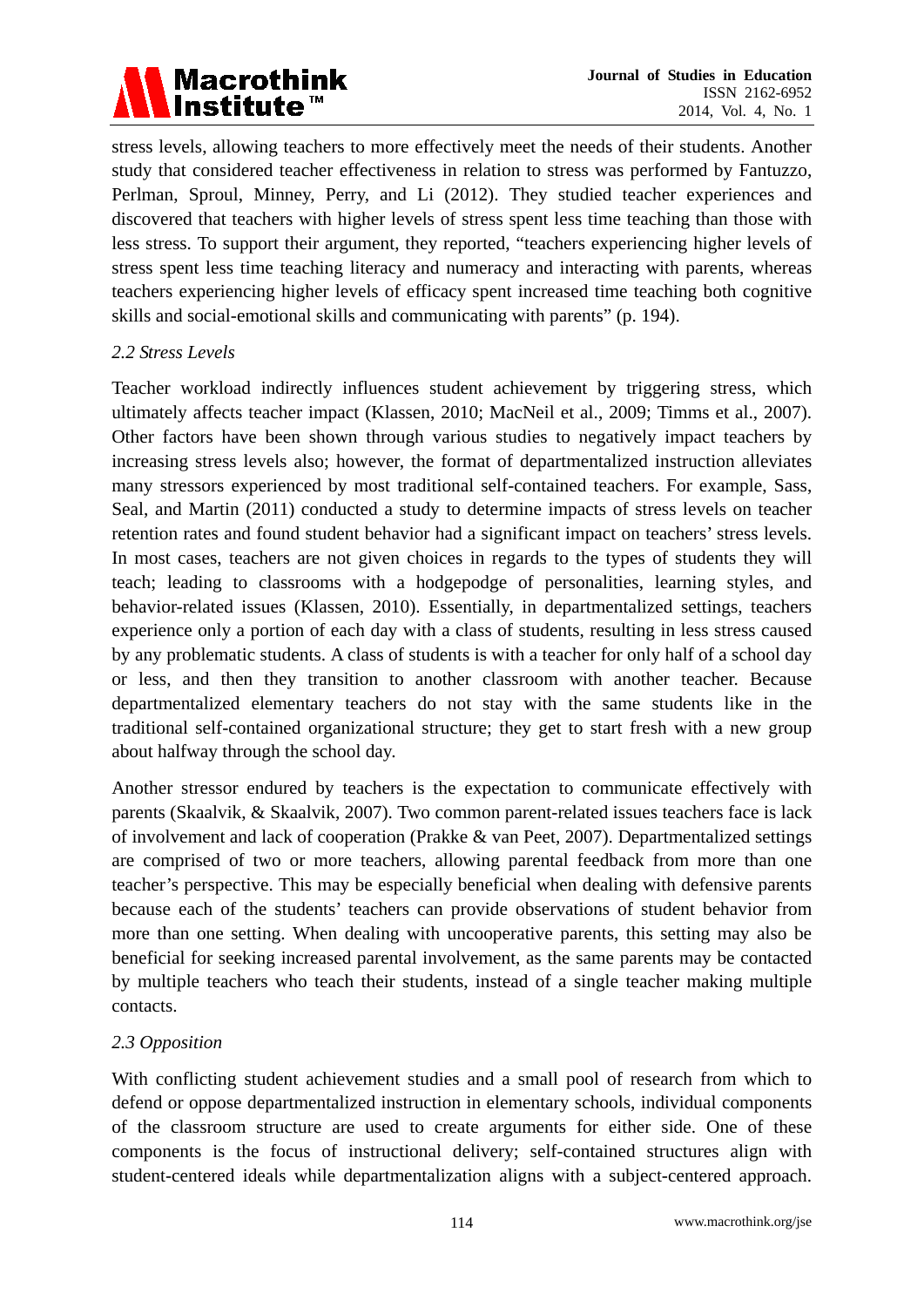

Oppositional arguments are based on the idea of teaching the whole child.

The idea of teaching the whole child aligns closely with the learner-centered ideology in which the scope of instruction goes beyond academic curriculum and extends to address social and emotional needs of students (Association for Supervision and Curriculum Development, 2011; Schiro, 2008). Advocates of this ideology propose the role of the instructor is to individualize instruction for students based on their "strengths, weaknesses, and personality traits" (Elkind, 1988, p. 13). Elkind (1988) stressed the importance of the student-teacher connection, especially for younger elementary students, by positing rotation (or departmentalizing) disrupts younger students' learning and increases their stress levels and learning problems (p. 13). Chang and Muñoz's (2008) argument presented decades later was similar to that of Elkind's. They supported the idea of solid student-teacher relationships by arguing that generalists, or self-contained teachers, teach their students across all areas, allowing them to know the students' strengths and weaknesses across various settings, to meet their needs. One study conducted by Pianta, Belsky, Vandergrift, Houts, and Morrison (2008) examined the amount of student-teacher interaction at the elementary level and supported Elikind's (1988) and Chang and Muñoz's (2008) argument. They examined the extent to which variation in the quality of emotional and instructional interactions predicted trajectories of achievement in reading and math from 54 months to fifth grade. The authors found positive correlations in both math and reading for quality of teaching and social/emotional interaction. This evidence may reveal a link between emotional needs of children and academic achievement. Culyer (1984) stressed the importance of the individualization of education based on the needs of each student, noting the importance of the self-contained classroom structure in facilitating such instruction.

For elementary-age students, the social and emotional aspects of whole child instruction are fostered through relationships with their teachers, as studied by Pianta and Stuhlman (2004). Through their study, they revealed the quality of the relationship between young students and their teachers significantly impacted their behavioral and academic trajectories. Students' relationship with their teachers also affected their sense of connection to their school (Chang & Muñoz, 2008). In their study, Chang and Muñoz (2008) found that students in self-contained models rated trust and respect for teachers as well as classroom supportiveness significantly higher than students in departmentalized models. They found departmentalized instruction had an even greater negative impact on younger students and students with three or more teachers.

When elementary teachers departmentalize, they are responsible for more students than self-contained teachers. This distribution releases each teacher from complete accountability of any individual student, as they share this responsibility with students' other teachers. Another concern about departmentalization revealed in the literature is the potential for teachers to lose a sense of personal responsibility toward student success (Chang & Muñoz, 2008, p. 133). Teachers may lose a sense of ownership toward individual student success when they share teaching responsibility with other teachers for the same students (Chang & Muñoz, 2008). An additional diffused responsibility related to the departmentalized structure is parental contact, as studied by Epstein and Dauber (1991). They found that teachers of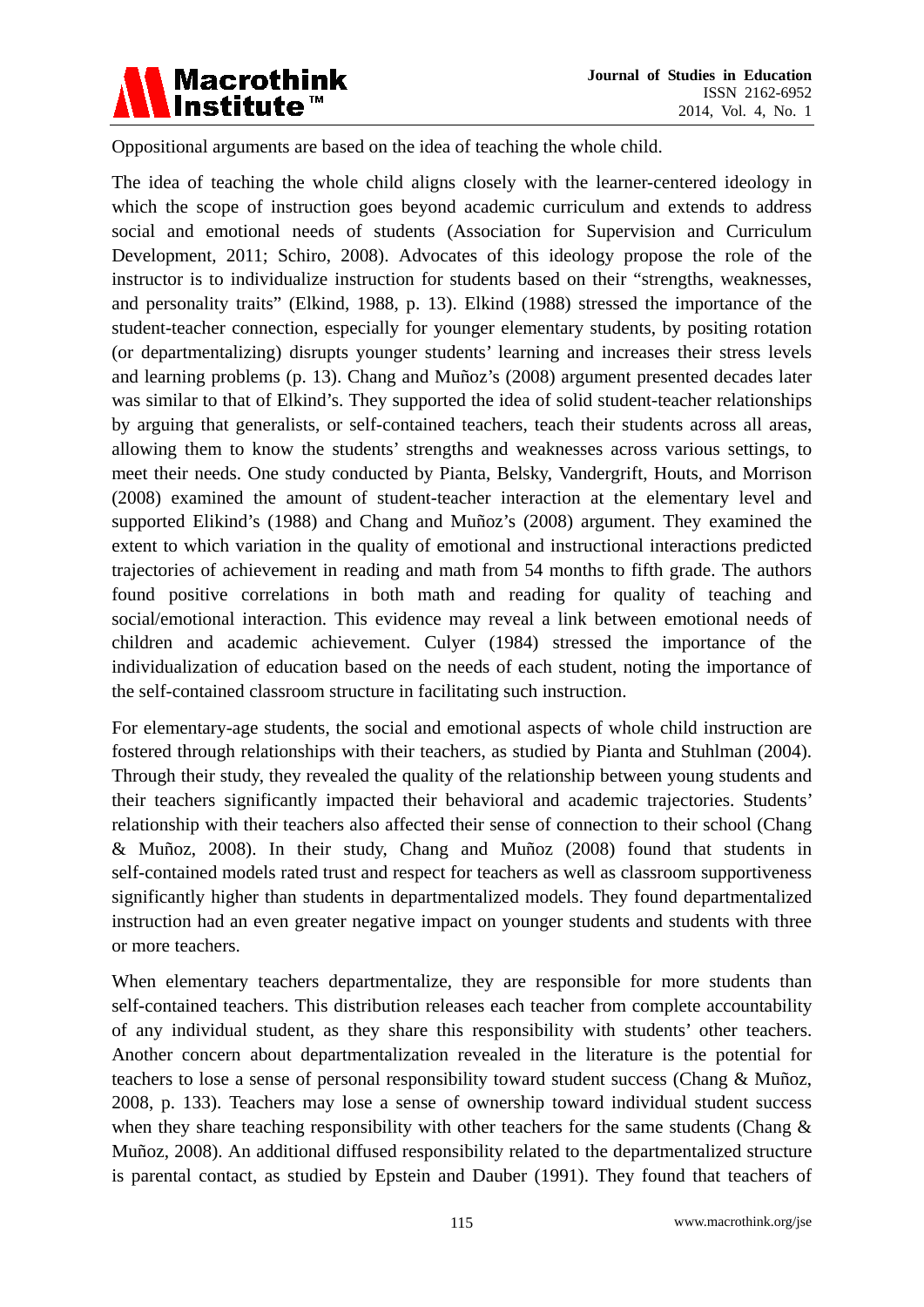

self-contained classrooms had significantly higher parental involvement than departmentalized teachers. Self-contained teachers were more familiar with students as a result of more daily student-teacher interactions and were more likely to make contact with parents (Epstein & Dauber, 1991).

Remaining with the same academic teacher throughout the course of the day, as advocated by Culyer (1984), poses other advantages, such as flexibility with scheduling (McGrath & Rust, 2002). Teachers who maintain one group of students a day within the same room have the option to adjust their instructional schedule according to the needs of the students, whereas departmentalized schedules are more rigid because of the class rotation schedule. Worthy of mention, Elkind (1984) postulated that a significant amount of time was lost during students' class transition; however, McGrath and Rust, who also opposed departmentalization, conducted a study that revealed no significant differences between the teaching models regarding actual instructional time (2002).

#### *2.4 Summary*

With little evidence to support or negate direct effects of departmentalized instruction on student achievement, opposition to departmentalized instruction in elementary schools rests mostly on the concept of student-centered instruction, which goes beyond academic objectives to include social and emotional needs of the students (Schiro, 2008). Another argument for self-contained instruction is its impact on students' feelings toward school. Students in self-contained structures were shown to have an increased feeling of connectedness to their school (Chang & Muñoz, 2008), which also supports the idea of student-centered instruction. Another negative point held by those opposed to departmentalized instruction is a decline in the sense of ownership teachers have toward their students (Chang & Muñoz, 2008; Epstein & Dauber, 1991), which can be attributed to the increased number of teachers per child. Conflicts related to time and scheduling were also found to be common themes in literature opposing departmentalized instruction (Elkind, 1988; McGrath & Rust, 2002).

Teacher attrition has been shown to increase student achievement, and departmentalized instruction affects areas that may decrease burnout caused by workload, which ultimately has an influence on teachers leaving the field. By decreasing the amount of subjects taught in a day, teachers' workloads are reduced, decreasing levels of stress which lead to burnout. With fewer subjects to teach, the focused planning, preparation, and professional development improves teachers' instruction methods and content knowledge, giving them higher levels of confidence in their abilities (self-efficacy). Advocates of departmentalized instruction argue the residual effects of this structure have positive impacts on teachers, which ultimately improve instructional quality for students.

#### **3. Methodology**

According to Patton (2002), "Qualitative methods facilitate study of issues in depth and detail. Approaching fieldwork without being constrained by predetermined categories of analysis contributes to the depth, openness, and detail of qualitative inquiry" (p. 14). This qualitative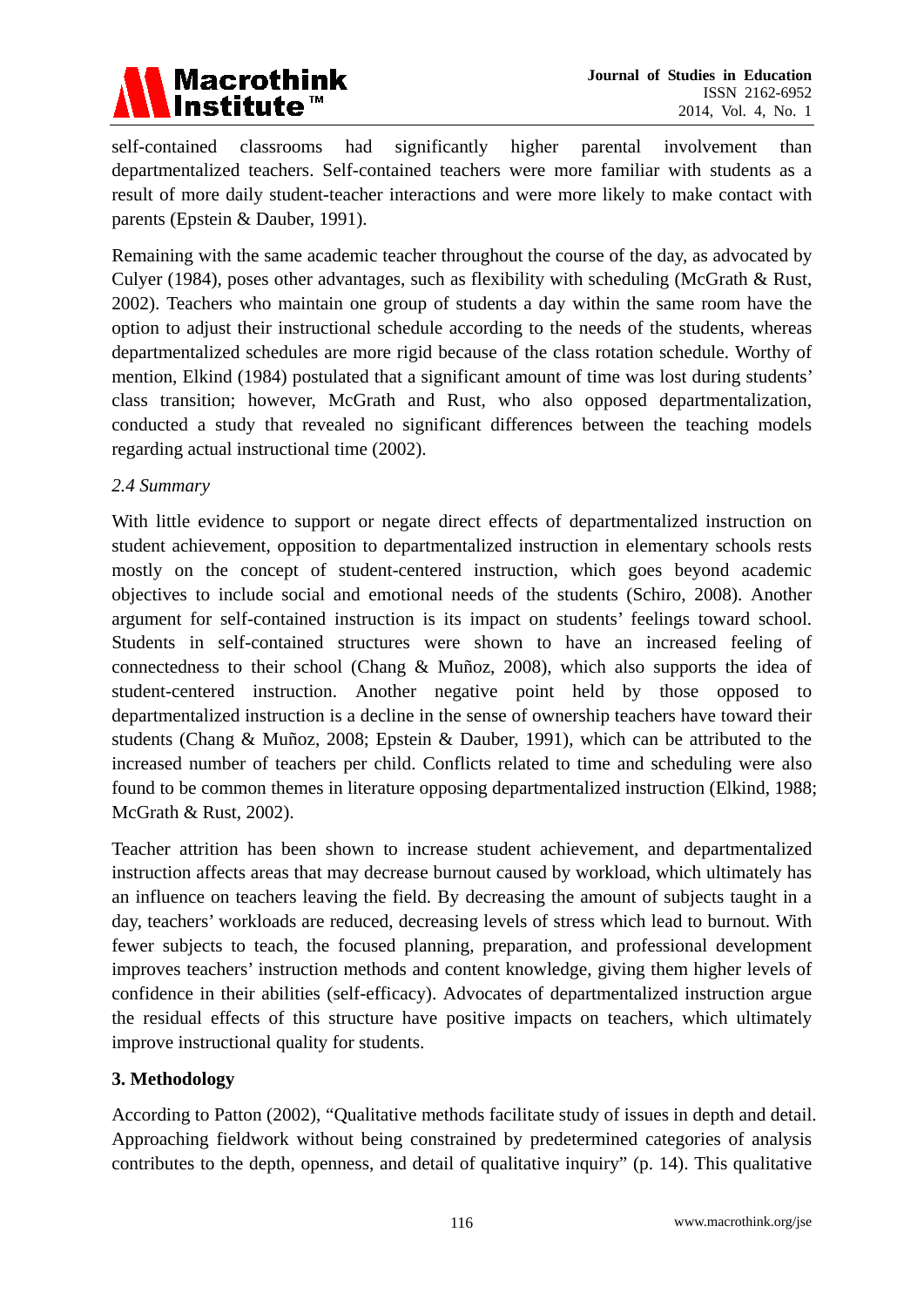

case study explored differences in perceptions between departmentalized and self-contained teachers within the same school.

#### *3.1Participants and Research Site*

The 29 Participants in this study were first, second, and third grade teachers in a Title 1 elementary school in a rural Georgia area serving around 800 students. Administrators chose 12 teachers, four for each grade level, to teach in the departmentalized structure for one year while the remaining 17 teachers taught in the traditional self-contained setting. These 12 teachers, who taught in self-contained settings the year prior to the trial, were selected as participants for this research due to their involvement in the year-long trial of departmentalized instruction.

#### *3.2 Procedures*

The data presented in this study were taken partially from a survey administered both before and after the year departmentalized instruction was implemented to compare its impact on certain aspects of teacher morale and perceptions of work environment. Along with this survey completed by all 29 teachers, data were also gathered from focus groups and individual interviews with the 12 departmentalized teachers. A university research expert was consulted before administering the survey and revisions were made based on his advice. Prior to dispersing the survey, three teachers were asked to review its structure and report any misunderstandings, unclear instructions or statements, and estimate time necessary for completion. Based on their reviews, the survey items were clear and needed no further revisions. They estimated the survey to take 15 to 30 minutes, depending on participants' depth of responses to open-ended items.

#### *3.3 Data Collection and Analysis*

Data collection involved the use of surveys and focus groups. The two-part survey contained ten questions from the Purdue Teacher Opinionaire (Bentley & Rempel, 1980) to gather data from all teachers prior to and following implementation of the departmentalized structure. To encourage candid responses, teachers were asked to exclude identifiable information in their responses, including their names and specific situations such as pregnancies or marriages. Teachers were also given the option to complete the survey electronically if they had concerns of penmanship recognition. A large envelope was placed in a designated area for teachers to return their surveys and they were asked to place checks beside their names on a list as they returned them to ensure all surveys were returned. To compare data, surveys completed by departmentalized teachers were marked on the first page of each. The first part of the survey consisted of ten Likert-scaled items to provide an overview of perceptions regarding factors of teacher morale. These items mostly focused on the concepts of teacher rapport with the principal, satisfaction with teaching, and teacher workload (Bentley & Rempel, 1980). Teachers were asked to rate the ten statements using a four-point scale that measured the degree of agreement: (1) *Strongly Disagree,* (2) *Disagree,* (3) *Agree,* and (4) *Strongly Agree*. The results of this study that are reported here are largely based on the focus group and open-ended components of the survey, but the Likert-scaled items did provide a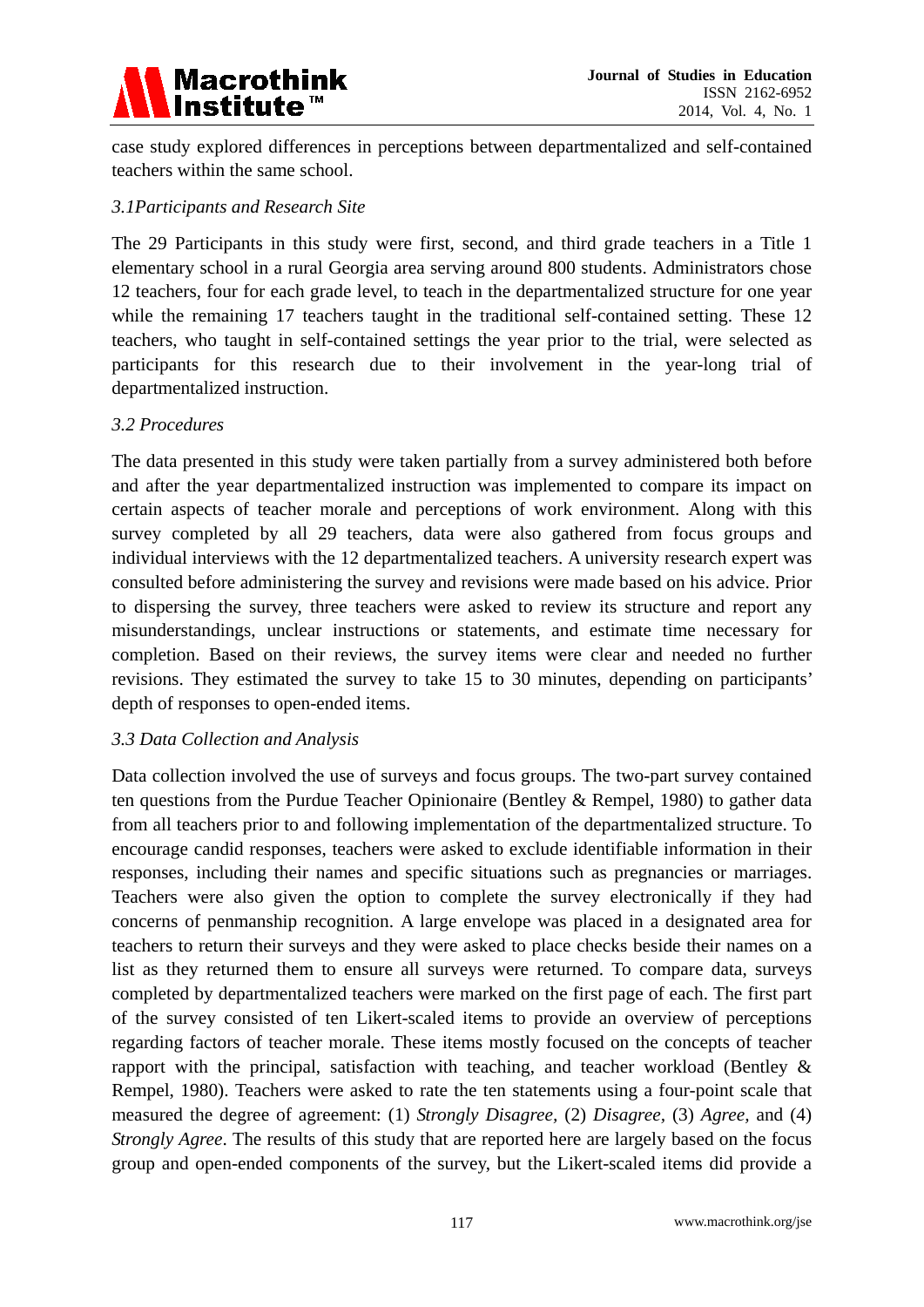

general numerical comparison of changes in perceptions of the two groups. The validity and reliability of the Purdue Teacher Opinionaire, from which the ten Likert-scaled items were chosen, were tested by Bentley and Rempel (1980) for validity and reliability. For the categories from which the ten items on the survey this study were chosen, they reported the test-retest correlations were greater than .75. Open-ended questions followed the Likert-scaled components on the survey. The purpose of the open-ended questions was to gather more candid data by allowing teachers to respond anonymously using their own words. Responses were coded like the focus group transcriptions, which built a foundation for interpretation as meanings were extracted from data, comparisons were made, and conclusions were drawn (Patton, 2002, p. 465). For comparison, the same survey was given at the end of the year before departmentalization began and again at the end of the year it was implemented.

Focus groups were also used in this study to collect data. Departmentalized teachers were asked to participate in two to three focus group sessions, consisting of four to six participants, to discuss their perceptions involving their work experiences. Focus group participants were asked to stay for the duration of one hour, but were not interrupted if they wished to continue the discussion beyond the allotted time. Focus groups were used to elaborate on themes found from coded departmentalized teacher surveys. Major themes found in the pre-surveys included workload, morale levels, and overall job satisfaction. The discussions of each meeting were recorded, transcribed and analyzed for additional themes. Data from the open-ended component of the departmentalized teachers' surveys were categorized with data from the transcriptions. Respondent validation, a systematic process of checking with respondents to ensure their responses and views are relayed clearly by the researcher (Maxwell, 2006), was implemented in this study. Following each meeting, participants were given summaries highlighting major themes and viewpoints along with copies of transcriptions and were asked to clarify misconceptions of statements, and/or further elaborate on topics after reading the summaries.

The coding process was guided by Saldaña's (2009) dual-cycle system in which data coding is approached in *cycles,* which does not necessarily correlate to number of times the data is read. Cycles refer to the lens through which the researcher views the data; and allows researchers to analyze large amounts of data in steps, with one cycle laying the foundation for another (p. 72). First Cycle coding involves processes that occur during the initial coding of data and are divided into subcategories that include, among others, Grammatical, Elemental, Procedural, and Exploratory (p. 45). One Grammatical First Cycle coding method used in this study was Simultaneous Coding, in which two or more codes were used for a single qualitative datum (p. 62). For instance, *workload* and *lesson planning* were often used simultaneously when coding specific comments made by teachers in the study. These First Cycle methods provided the foundation from which to begin Second Cycle methods, in which such analytical skills as "classifying, prioritizing, integrating, synthesizing, abstracting, conceptualizing, and theory building" were used (p. 45).

Second Cycle methods, as described by Saldaña (2009), "are advanced ways of reorganizing and reanalyzing data coded through First Cycle methods." (p. 149). Saldaña also cited other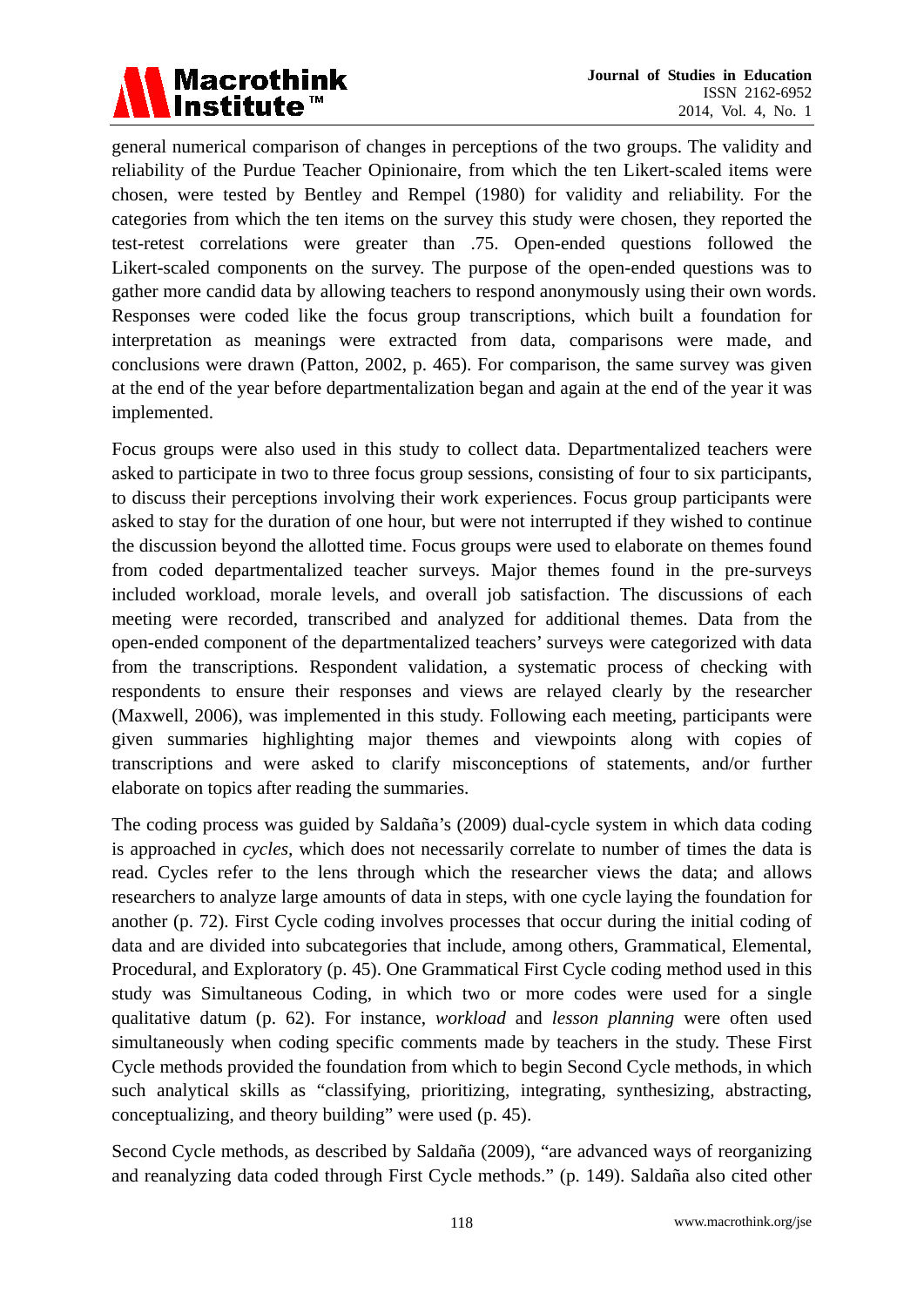

researchers' coding methods in his coding handbook when he elaborated on cycles of analysis. For instance, he discussed Miles and Huberman's (1994) Pattern Coding, which was a Second Cycle method used in this study. Pattern codes were used to assist in pulling together "a lot of material into a more meaningful and parsimonious unit of analysis.... Pattern Coding is a way of grouping those summaries into a smaller number of sets, themes, or constructs." (p. 69). This particular method was used to develop major themes in this study, including self-efficacy and collective efficacy. The transcriptions, questionnaire and survey compilations, teacher journals, and graphic organizers were all coded for patterns and entered into comparison tables in a word processor. This method allowed the researcher to more efficiently manipulate and locate portions of data for comparison.

Finally, in Second Cycle coding, Longitudinal Coding was implemented later in the study (Saldaña, 2009). Longitudinal Coding allowed the researcher to compare observations and changes over time through the use of matrices (p. 173). These matrices streamlined the major concepts and allowed for "comparative analysis and interpretation to generate inferences of change" (p. 173). As suggested by Saldaña, Longitudinal Coding was used to analyze participants over time, from implementation of departmentalized instruction to the year following the removal of it.

#### **4. Results**

Consistent with related literature, findings in this study revealed departmentalized teachers experienced higher morale, lighter workload, and increased overall job satisfaction in comparison to self-contained teachers in the same school. Departmentalized teachers in this study also overwhelmingly preferred teaching in the new structure than to teaching in the traditional self-contained structure. Teachers in the self-contained setting in the same school indicated interest in participating in departmentalized teaching if given the opportunity. Through surveys containing both Likert-scaled items as well as open-ended items, data showed changes in departmentalized teachers' perceptions of the workplace that were explored further through focus groups.

#### *4.1 Likert-scaled Items*

Table 1 shows results of Likert-scaled items for both departmentalized teachers and self-contained teachers. Results for the surveys given prior to and after the year departmentalized instruction was implemented are shown with changes in results between the two. Because the Likert-scaled items were used to provide a general overview of opinion, *Strongly Agree* and *Agree* responses were combined and *Strongly Disagree* and *Disagree* answers were combined.

Likert-scaled items revealed departmentalized teachers felt their workloads decreased more than self-contained teachers over the year. When compared to the survey results of pre-departmentalized teaching, post-departmentalized results showed 59% fewer departmentalized teachers reported that their workload restricted outside activities while there was no change in how self-contained teachers reported. Additionally, compared to their overall responses from the pre-survey, the post-survey revealed fewer departmentalized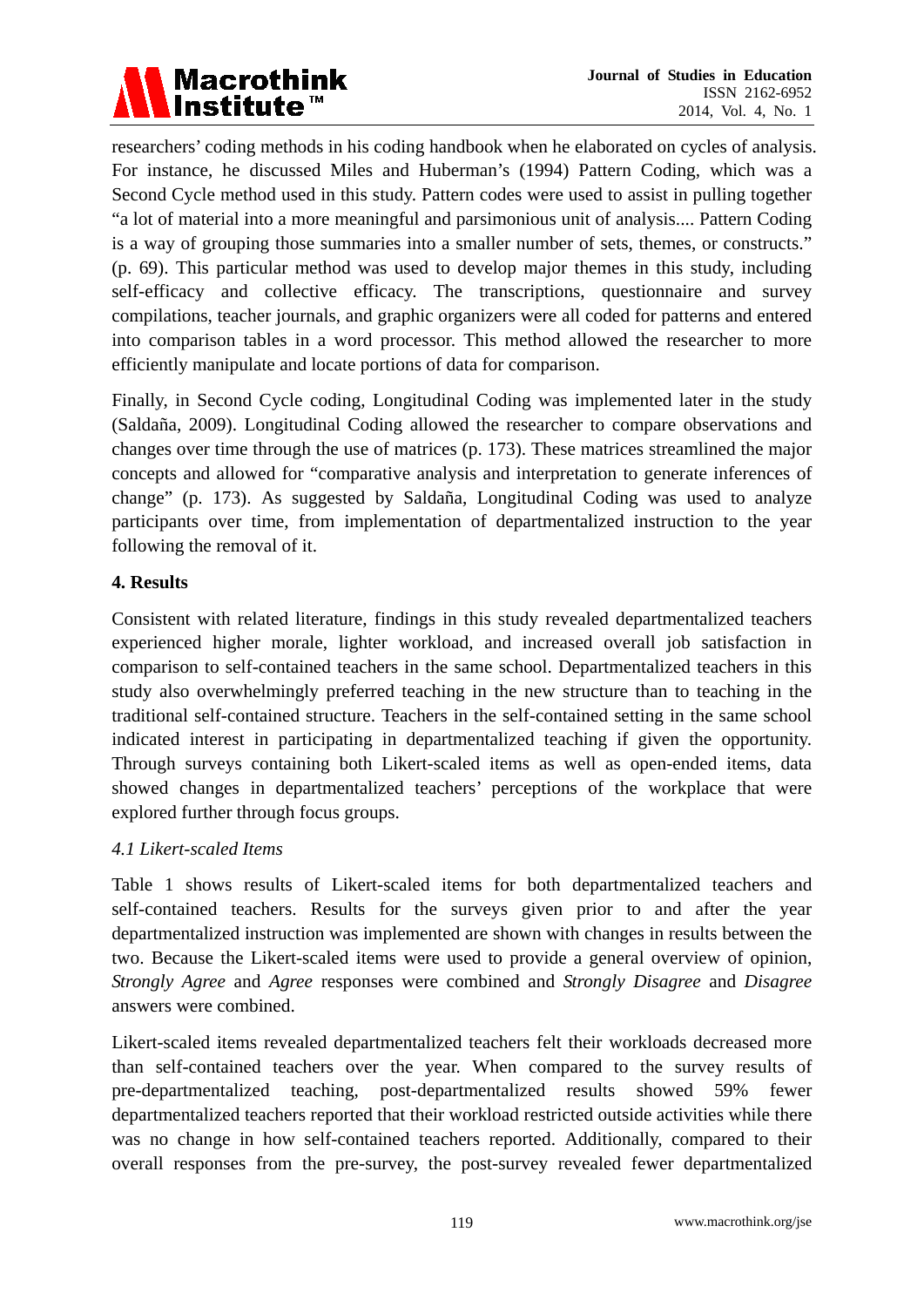

teachers agreed the amount of hours required were too high (58% decrease). The departmentalized format seemed to positively affect self-efficacy as well, as a higher percentage (33% increase) of departmentalized teachers felt successful and competent after teaching in this format as compared to before. Also the post-survey revealed that feelings of stress that made teaching undesirable increased for self-contained teachers by 12% while they decreased for the departmentalized teachers by 25%.

Table 1. Results for Likert-Scaled Items

|                                                                                                                                               | Pre-survey             |                                 | Post-survey            |                                 |                   |                            |
|-----------------------------------------------------------------------------------------------------------------------------------------------|------------------------|---------------------------------|------------------------|---------------------------------|-------------------|----------------------------|
| Likert-scaled Item<br>$(N = 29)$                                                                                                              | Dept.<br>$\%$<br>Agree | Self-<br>cont.<br>$\%$<br>Agree | Dept.<br>$\%$<br>Agree | Self-<br>cont.<br>$\%$<br>Agree | Dept. %<br>Change | Self-<br>cont. %<br>Change |
| 1. Required paperwork took<br>up too much of my time.                                                                                         | 100                    | 100                             | 75                     | 100                             | $-25$             | $\boldsymbol{0}$           |
| 2. Teachers in this school are<br>required<br>do<br>to<br>an<br>of<br>unreasonable<br>amount<br>clerical<br>and<br>work<br>record<br>keeping. | 92                     | 88                              | 83                     | 100                             | $-9$              | 12                         |
| 3. My teaching load restricts<br>my nonprofessional activities<br>and responsibilities outside of<br>school.                                  | 92                     | 94                              | 33                     | 94                              | $-59$             | $\overline{0}$             |
| 4. My teaching load<br>and<br>responsibilities are greater<br>most of<br>the<br>other<br>than<br>teachers in the school.                      | 42                     | 35                              | 8                      | 35                              | $-34$             | $\overline{0}$             |
| 5. The number of hours a<br>teacher is required to work is<br>too high.                                                                       | 100                    | 82                              | 42                     | 94                              | $-58$             | 6                          |
| 6. My school supplies with<br>me the materials I need to<br>complete my duties.                                                               | - 67                   | 50                              | 58                     | 24                              | $-9$              | $-26$                      |
| 7. There is a great deal of<br>complaining about teaching<br>responsibilities in our school.                                                  | 92                     | 88                              | 75                     | 94                              | $-17$             | 6                          |
| 8. Teachers at our school<br>cooperate with one another to<br>reach common professional<br>objectives.                                        | 92                     | 88                              | 100                    | 94                              | 8                 | 6                          |
| $\mathbf{I}$<br>successful<br>feel<br>and<br>9.<br>competent in<br>my present<br>profession.                                                  | 50                     | 82                              | 83                     | 71                              | 33                | $-11$                      |
| 10. The "stress and strain"<br>resulting from teaching makes<br>teaching undesirable to me.                                                   | 75                     | 76                              | 50                     | 88                              | $-25$             | 12                         |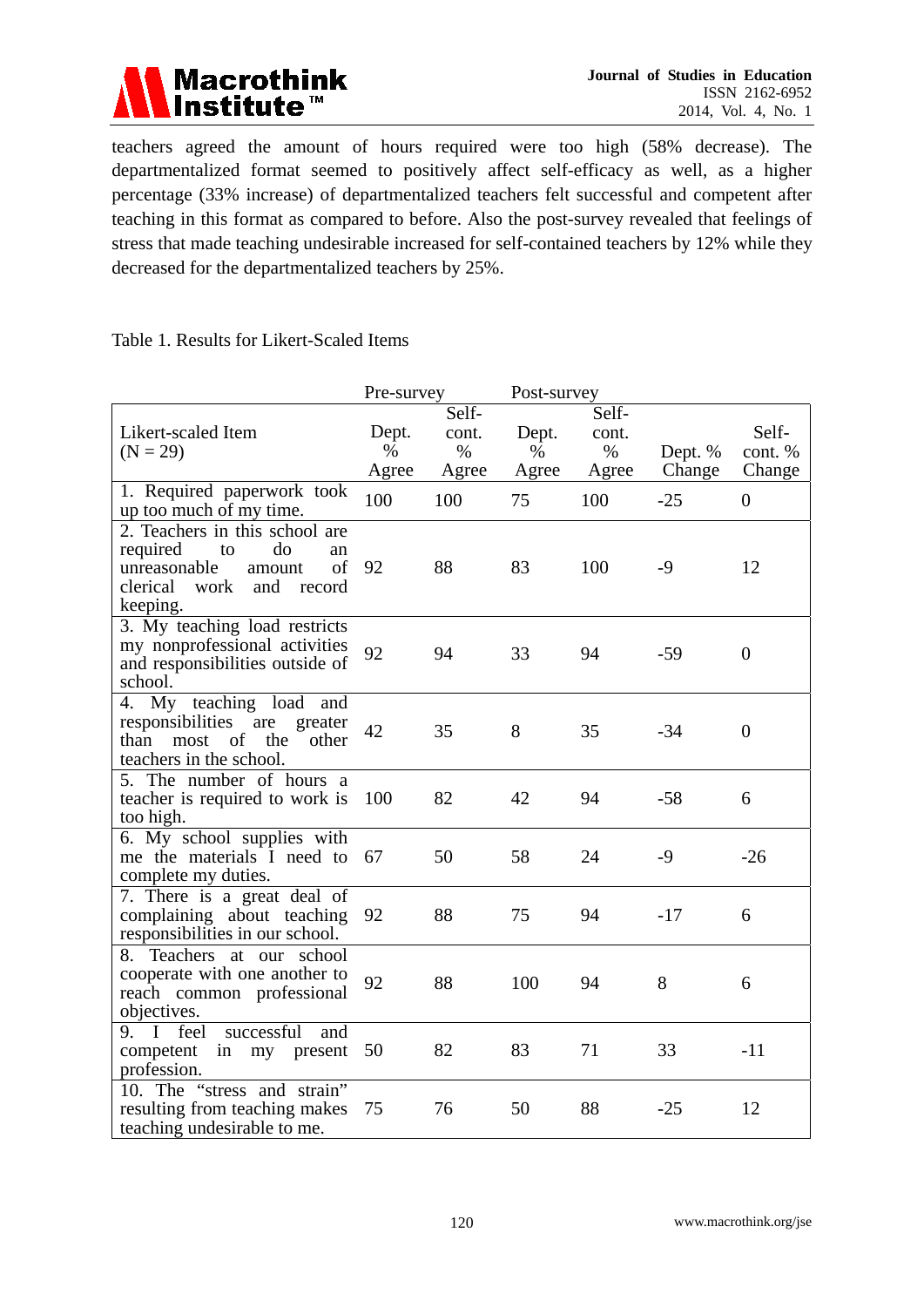

#### *4.2 Open-ended Items*

Open-ended items on the surveys were coded for themes and used to form discussion topics for focus groups. The pre-survey responses revealed the following themes concerning work environment: *implementation of math requirements, overall workload, job dissatisfaction,*  and *lack of morale.* These themes were discussed by the departmentalized teachers in the focus groups and they provided perspectives on the impacts of departmentalization on those specific topics. The emergence of math implementation as a theme was a result of a new math program teachers in the school were required to implement, in both departmentalized and self-contained classrooms. For the pre-survey, departmentalized teachers' and self-contained teachers' responses for the open-ended items revealed the same themes; however, the post-survey revealed vast differences between the two groups. The following are summaries of the open-ended items with sample responses representing the themes found for each item.

#### 4.2.1. Stress Level for Previous Year

Given at the end of two consecutive school years, teachers were asked to respond to all survey items based on the year that was ending. For the first item, teachers were asked to describe their stress levels for that year, compare their levels of stress to their past three years of teaching, and to elaborate if they believed their stress had increased within the last three years. The post-survey revealed a vast difference in reported stress levels for departmentalized teachers and self-contained teachers. While almost all teachers reported having much higher stress levels for the year on the pre-survey, the post-survey results showed all departmentalized teachers had decreased levels of stress, and self-contained teachers' stress levels increased or remained as high as the previous year.

A departmentalized teacher reported, "My stress level for this past year was greatly reduced as I was part of team teaching this year. I still had 'normal' stress, but not as unbearable as in previous years." Another wrote, "My stress for this year was very low, and my stomach problems are gone and migraines have been completely manageable." Noting the initial stress of adjusting to the change, one teacher responded, "At the beginning of the year, my stress level was high, but throughout the year, it got so much better only having to teach three subject areas."

Contrary to departmentalized teachers, self-contained teachers in the same school reported increased or high levels of stress. One self-contained teacher reported, "I decided to retire. I really wanted to teach two or more years, but I felt totally overwhelmed and did not want to do this anymore." Another said, "At times, the stress level was very high. There were many times our days were taken up with meetings, so after school was the only time to get work done, and often, meetings filled that time also."

#### 4.2.2 Factors Contributing to Stress

For the next two items on the survey, participants were asked to list items they believed contributed to their stress levels and then rank them from most stressful to least stressful. For both pre- and post-surveys, "unnecessary paperwork" was the most reported stressor and highest ranked overall for both self-contained and departmentalized teachers.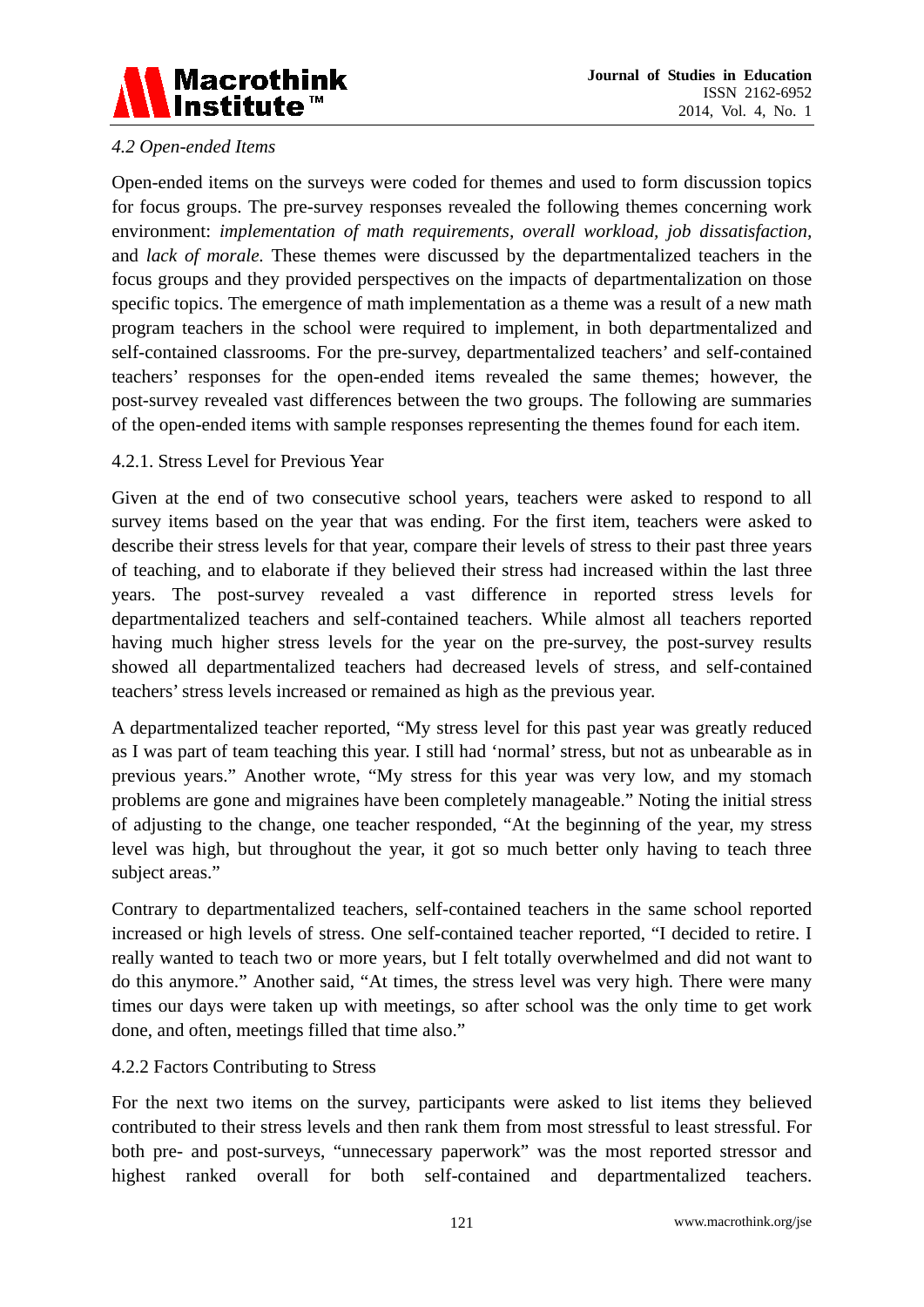

Departmentalized teachers reported fewer curriculum factors contributing to their stress than self-contained teachers. Overarching curriculum factors, such as the pacing timeline set by system-level leaders and unrealistic expectations in regards to implementing curriculum were listed by departmentalized teachers, while content-specific factors were prevalent in self-contained teachers' responses. Over half of the self-contained stress factor responses included implementing specific components of math or language arts, such as "math fact fluency testing" and "collecting and grading multiple writing samples." For these responses, several departmentalized teachers noted having difficulty adding to the list because their stressed had decreased from the previous year.

#### 4.2.3 Participant suggestions and additional comments

Teachers were also asked to provide suggestions for reducing stress factors in the work environment. Almost every departmentalized teacher advocated departmentalized teaching as a way to reduce stress. Additionally, many self-contained teachers also suggested implementing departmentalized teaching, though they had not experienced teaching in that way. Many additional comments were offered from departmentalized teachers encouraging decision-makers to seriously consider implementing the structure school wide. One departmentalized teacher said:

 I felt so much happier this year with team teaching. My friends and family could really see a difference. All the teachers I have talked to about team teaching want us to at least try it…This option may not be the right choice for [our] county, but if happier, less-stressed, and more efficient teaching is what our system wants, need to really consider team teaching.

Another shared, "Teachers who were departmentalized did not have to stay for hours after work and on weekends to prepare lessons and complete paperwork. They had a better morale overall as compared to their peers." Self-contained teachers' additional comments were related to unmanageable workload, high stress levels, and low morale. One self-contained teacher wrote, "I teach because I love it and the kids. The paperwork and expectations have caused me to dislike my job and consider other options."

#### *4.3 Focus Groups*

Focus group sessions were used to gain departmentalized teachers' perspectives on the impact of departmentalization on major themes found in the pre-survey, including workload, levels of morale, and overall job satisfaction. Teachers in departmentalized settings unanimously reported a decrease in workload, as one stated:

It's not necessarily less work; it's more focused, so we don't feel so 'spread out' over multiple things. We actually feel like we are doing a few things well and completely,

instead of doing countless tasks halfway. Given the same amount of time as when I was self-contained, I am not as stressed because I go home feeling accomplished instead of dreading all the half-way completed tasks I have left to do the next day.

Other teachers added other benefits of the structure in decreasing workload, like grading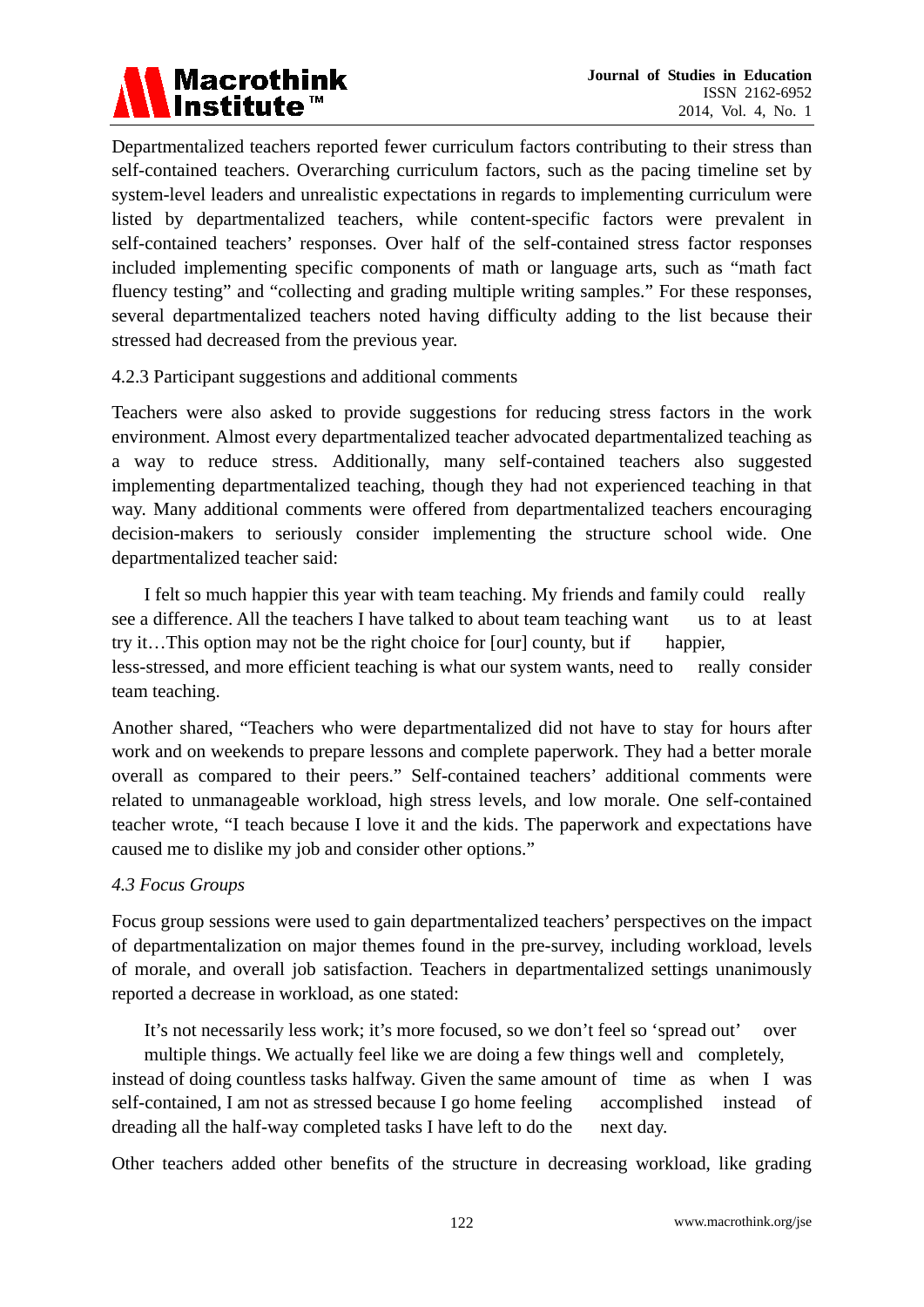

double the amount of the same assessment (for two classes of students), versus grading various assessments for one class of students. They discussed the efficiency of grading more of the same test, as one teacher said, "The answers become more familiar as you see more of the same document, and the grading becomes faster as the answers are memorized. Also I am not wasting time stopping and starting over again to grade a different test." Planning for three subjects instead of six was also attributed to the sense of a lighter workload. Though teachers still felt they worked hard, they felt more accomplished as they were able to supplement their three subjects with more teaching resources.

Morale was also a topic discussed frequently in focus groups. Many discussed feeling more positive and enthusiastic about their teaching because they were more prepared for their lessons. All departmentalized teachers noted they were more focused and involved with their students due to more concentrated workloads and planning. Overall job satisfaction was improved for the departmentalized teachers, as they all agreed they enjoyed their teaching experience more than the other years they taught in the self-contained structure. A few teachers explained their jobs were no longer affecting their personal lives as well. One stated:

 My job was interfering with my personal time, which includes time I spend with my family. Having so much on my plate before would stress me out and I would be in a bad mood when I got home. My family did not deserve the exhausted, grumpy teacher this job was turning me into. They have all noticed a difference this year, and I notice not having negative feelings toward work anymore because of that.

#### **5. Conclusion**

Since little research exists on departmentalized instruction on the elementary level, administrators do not readily accept the idea of departmentalized instruction on the elementary level (Chan & Jarman, 2004; Hood, 2009). Piloting such a structure, like the school in this study, gives administrators a preview of potential problems and successes (Chan & Jarman, 2004) and allows them to make educated decisions based on data and teacher feedback. This study adds to the limited scope of literature regarding elementary departmentalized teaching. An additional purpose for this study was to determine the impact of this structure on a school with overall low morale, as shown by the pre-survey. A survey with Likert-scaled items and open-ended questions, as well as focus groups provided data about perceptions of self-contained and departmentalized teachers for comparison. Reflecting findings in the literature, as workloads of departmentalized teachers decreased, stress levels also decreased, resulting in higher morale and job satisfaction.

As more pressure is placed on educational systems, teachers' workloads are steadily increasing (Bridges & Searle, 2011). To decrease burnout and job dissatisfaction, administrators should make efforts to alleviate stressful components of teacher responsibilities. Much like Perrachione, Rosser, and Peterson (2008) found, this study revealed teachers can become overwhelmed with tasks, increasing their stress levels and leaving them with a sense of inadequacy. Departmentalized teachers in this study reported an increase in morale, as they felt more confident in their abilities because they were able to complete tasks with more focus on fewer subject areas. For some departmentalized teachers,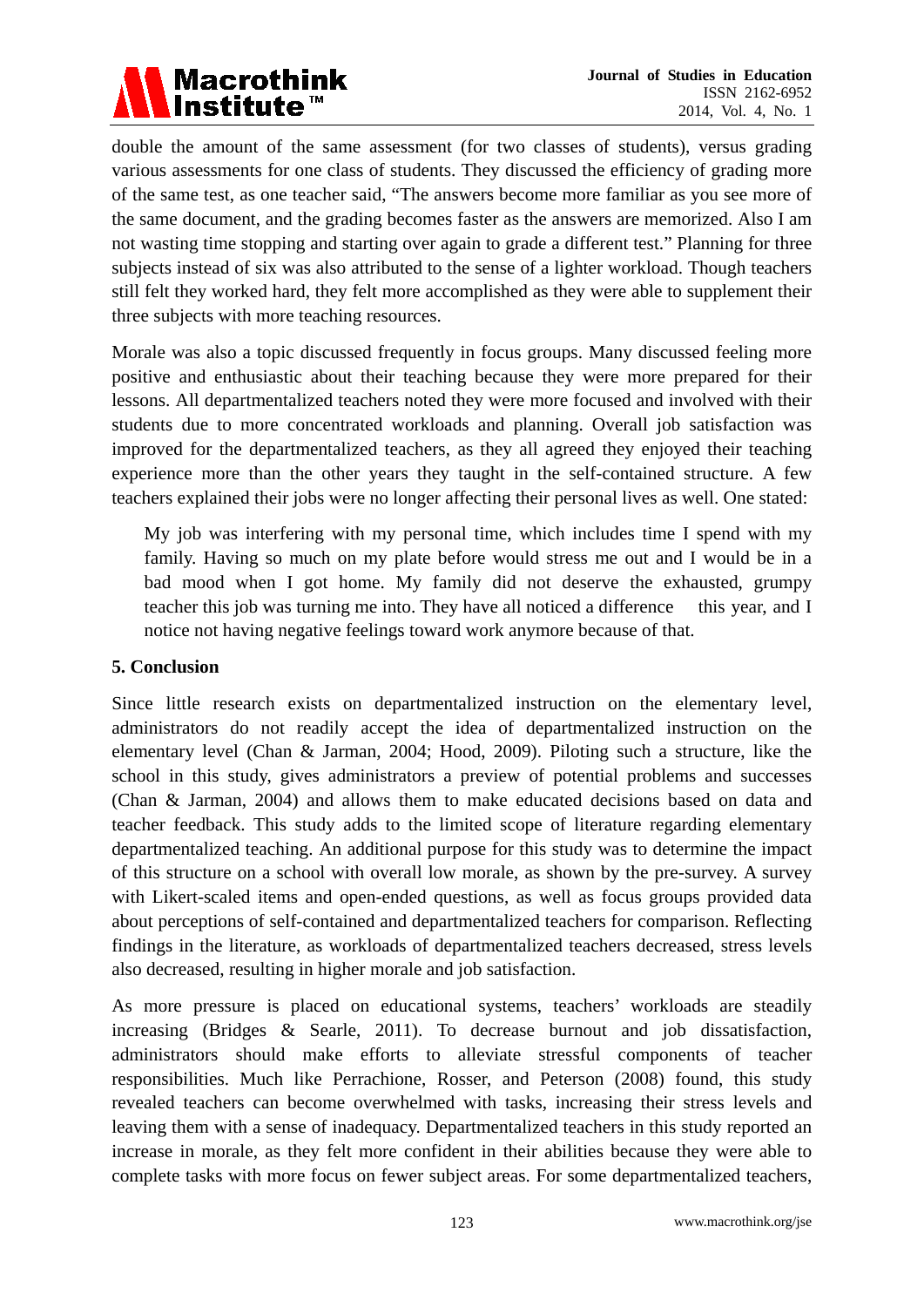

relieving stress also improved their personal health, well-being, and family relationships. They reported an increase in job satisfaction as they were not attributing the negative effects of stress to their job and work environment.

As students' affective needs create the focal point of the opposing argument against departmentalized instruction, more research should be conducted on how students' needs could be addressed through departmentalized instruction. Further, departmentalization may be more or less beneficial to certain groups of students based on learning styles and levels of adaptability; therefore, research revealing effects of this learning structure on various types of students would also be valuable.

The findings in this study show the advantage of piloting major changes in schools before implementing school-wide. Collecting data before and after implementation allows decision-makers to compare attributes of two or more formats and make educated decisions that are supported through analysis. Also, allowing participants of a pilot group to provide perspectives and experiences through an anonymous medium may also encourage more candid responses. Teachers in this study were more descriptive and bold in their anonymous open-ended questions than in focus group sessions with their peers. This study can be utilized by administrators and other decision makers to see the impact of departmentalized instruction on a large elementary school. Though the study utilized 29 participants, they worked in the same school under the same conditions, limiting other factors that may have influenced responses. Other teachers may also benefit from the results of this study as they can become more informed on a system they might suggest to their administrators.

#### **Copyright Disclaimer**

Copyright reserved by the author(s).

This article is an open-access article distributed under the terms and conditions of the Creative Commons Attribution license (http://creativecommons.org/licenses/by/3.0/).

#### **References**

Association for Supervision and Curriculum Development. (2011). *Making the case for educating the whole child.* Alexandria, VA.

Aud, S., Hussar, W., Kena, G., Bianco, K., Frohlich, L., Kemp, J., & Tahan, K. (2011). *The condition of education 2011* (Report No. NCES 2011-033). Retrieved from Institute of Education Sciences, National Center for Education Statistics website: http://nces.ed.gov/pubs2011/2011033.pdf

Bailey, L. B. (2010). The impact of sustained, standards-based professional learning on second and third grade teachers content and pedagogical knowledge in integrated mathematics. *Early Childhood Education Journal, 38*, 123-132. http://dx.doi.org/10.1007/s10643-010-0389-x

Barmby, P. (2006) Improving teacher recruitment and retention: The importance of workload and pupil behavior. *Educational Research*, *48*, 247-265.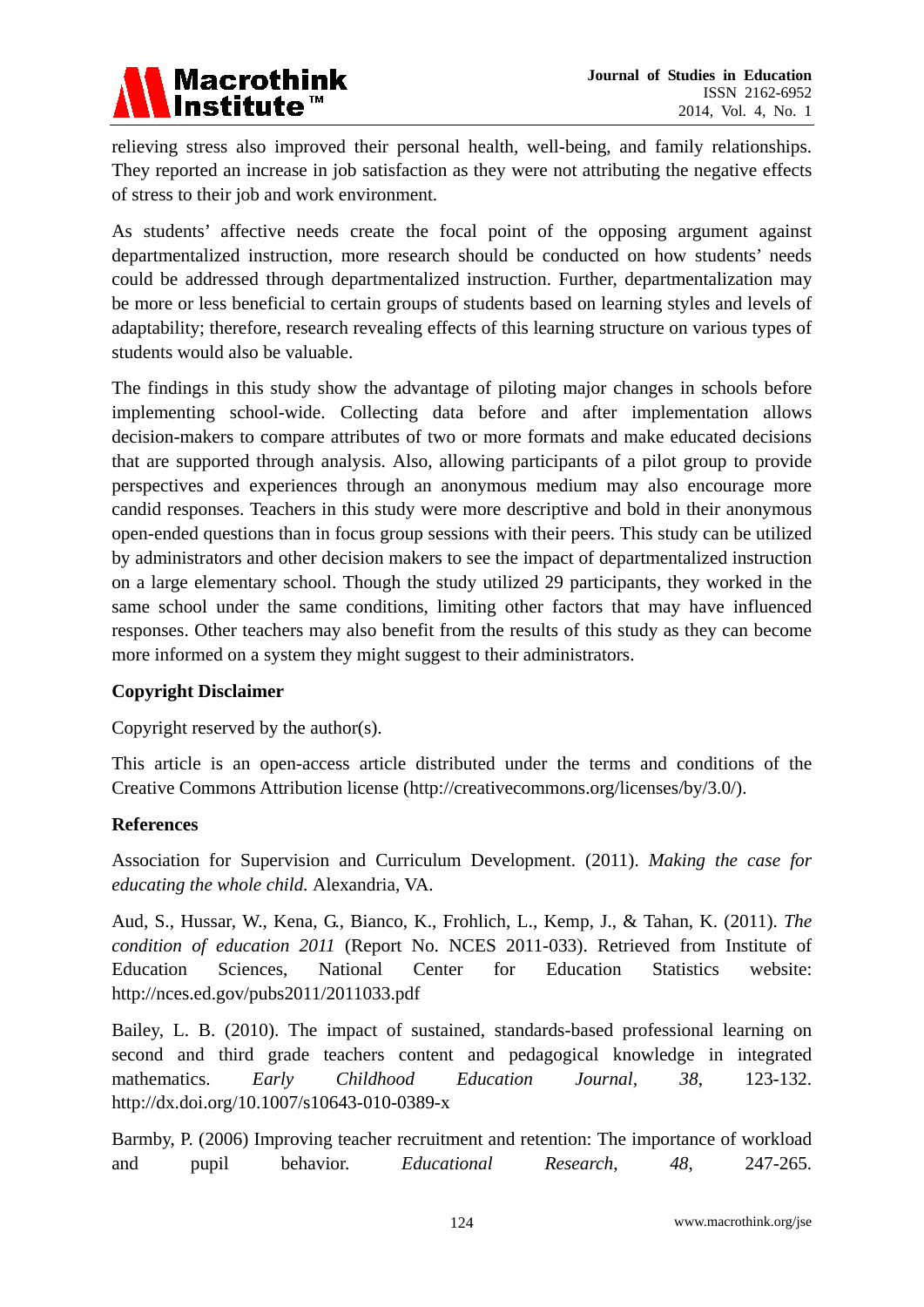

http://dx.doi.org/10.1080/00131880600732314

Bentley, R., & Rempel, A. (1980). *Manual for the Purdue teacher opinionaire.* West Lafayette, IN: University Book Store.

Bridges, S., & Searle, A. (2011). Changing workloads of primary school teachers: 'I seem to live on the edge of chaos'. *School Leadership & Management, 31*, 413-433. http://dx.doi.org/10.1080/13632434.2011.614943

Brown, C. G. (2012). A systematic review of the relationship between self-efficacy and burnout in teachers. *Educational & Child Psychology*, *29*(4), 47-63.

Chan, T. C., & Jarman, D. (2004). Departmentalize elementary schools. *Principal, 84*, 70-72.

Chang, F. C., Muñoz, M. A., & Koshewa, S. (2008). Evaluating the impact of departmentalization on elementary school students. *Planning and Changing, 39*, 131-145.

Chang, M. L. (2009). An appraisal perspective of teacher burnout: Examining the emotional work of teachers. *Educational Psychology Review*, *21*, 193-218. http://dx.doi.org/10.1007/s10648-009-9106-y

Culyer, R. C. (1984). The case for the self-contained classroom. *The Clearing House*, *57*, 417-419.http://proxygsu-val1.galileo.usg.edu/login?url=http://search.ebscohost.com/login.asp x?direct=true&db=edsjaf&AN=edsjaf.10.2307.30194990&site=eds-live&scope=site

Delvisci o, J. J., & Muffs, M. L. (2007). Regrouping students. *School Administrator, 64*(8), 26-30.

Elkind, E. (1988). Rotation at an early age. *Principal*, *67*(5), 11-13.

Epstein, J. L., & Dauber, S. L. (1991). School programs and teacher practices of parent involvement in inner-city elementary and middle schools. *The Elementary School Journal, 91*, 290–305. http://dx.doi.org/10.1086/461656

Fantuzzo, J., Perlman, S., Sproul, F., Minney, A., Perry, M. A., & Li, F. (2012). Making visible teacher reports of their teaching experiences: The early childhood teacher experiences scale. *Psychology in the Schools*, *49*(2), 194-205. http://dx.doi.org/10.1002/pits.20623

Hood, L. (2009). "Platooning" instruction: Districts weigh pros and cons of departmentalizing elementary schools. *Harvard Education Letter, 25*(6), 1-3.

Hope, W. C. (2002). Implementing educational policy some considerations for principals. *Clearing House*, *76*, 40-43. http://dx.doi.org/10.1080/00098650209604945

Klassen, R. M. (2010). Teacher stress: The mediating role of collective efficacy beliefs. *Journal of Educational Research*, *103*, 342-350. http://dx.doi.org/10.1080/00220670903383069

Lowery, N. (2002). Construction of teacher knowledge in context: Preparing elementary teachers to teach mathematics and science. *School Science & Mathematics*, *102*(2), 68. http://dx.doi.org/10.1111/j.1949-8594.2002.tb17896.x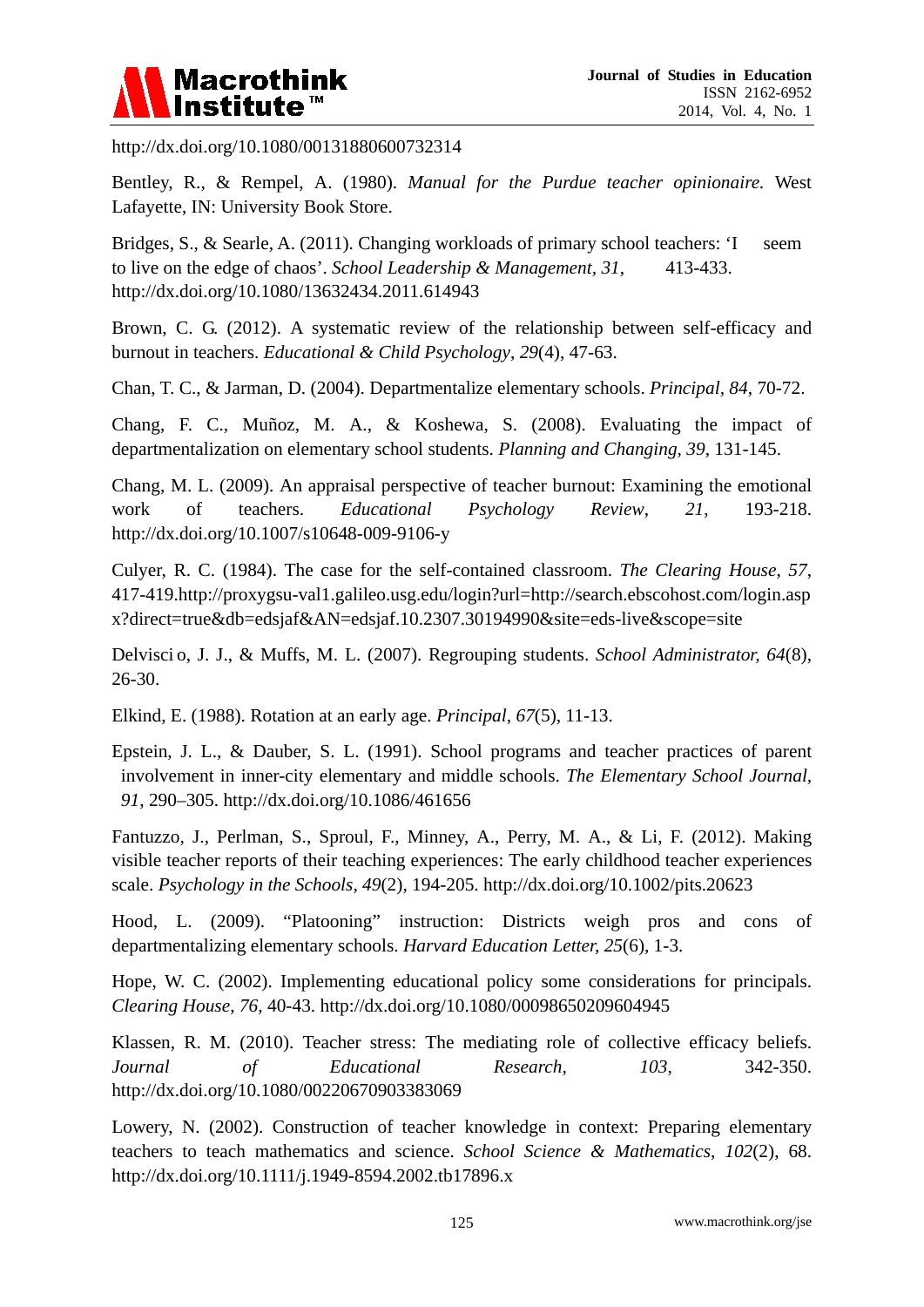

MacNeil, A. J., Prater, D. L., & Busch, S. (2009). The effects of school culture and climate on student achievement. *International Journal of Leadership in Education*, *12*, 73-84. http://dx.doi.org/10.1080/13603120701576241

Maxwell, J. A. (2008). Designing a qualitative study. In L., Bickman & D., Rog (Eds.), *The SAGE Handbook of Applied Social Research Methods* (pp.214-249). Thousand Oaks, CA: Sage.

McGrath, C. J., & Rust, J. O. (2002). Academic achievement and between-class transition time for self-contained and departmental upper-elementary classes. *Journal of Instructional Psychology*, *29*, 40.

Patton, M. Q. (2002). *Qualitative research and evaluation methods*. Sage Publications, Elementary teachers' perceptions of job satisfaction and retention. *Professional Educator*, *32*(2), 25-41.

Perrachione, B. A., Rosser, V. J., & Petersen, G. J. (2008). Why do they stay? Elementary teachers' perceptions of job satisfaction and retention. *Professional Educator*, *32*(2), 25-41.

Pianta, R. C., & Stuhlman, M. W. (2004). Teacher-child relationships and children's success in the first years of school. *School Psychology Review, 33,* 444–458.

Pianta, R. C., Belsky, J., Vandergrift, N., Houts, R., & Morrison, F. J. (2008). Classroom effects on children's achievement trajectories in elementary school. *American Educational Research Journal*, *45*, 364-397. http://proxygsu-val1.galileo.usg.edu/login?url=http://search.ebscohost.com/login.aspx?direct =true&db=eric&AN=EJ795925&site=eds-live&scope=site

Piechura-Couture, K., Tichenor, M., Touchton, D., Macissac, D., & Heins, E. D. (2006). Coteaching: A model for education reform. *Principal Leadership*, *6*(9), 39-43.

Prakke, B., Van Peet, A., & Van Der Wolf, K. (2007). Challenging parents, teacher occupational stress and health in Dutch primary schools. *International Journal About Parents in Education*, *1*, 36-44.

Ryan, R. M., & Deci, E. L. (2002). Overview of self-determination theory: An organismic-dialectical perspective. In E. L. Deci, R. M. Ryan (Eds.), *Handbook of Self-determination Research* (pp. 3-33). Rochester, NY US: University of Rochester Press.

Schiro, M. S. (2008). *Curriculum Theory: Conflicting Visions and Enduring Concerns.* Los Angeles, CA: Sage Publications

Saldaña, J. (2009). *The Coding Manual for Qualitative Researchers.* Thousand Oaks, CA: Sage Publications.

Sass, D. A., Seal, A. K., & Martin, N. K. (2011). Predicting teacher retention using stress and support variables. *Journal of Educational Administration*, *49*(2), 200-215. http://dx.doi.org/10.1108/09578231111116734

Skaalvik, E. M., & Skaalvik, S. (2007). Dimensions of teacher self-efficacy and relations